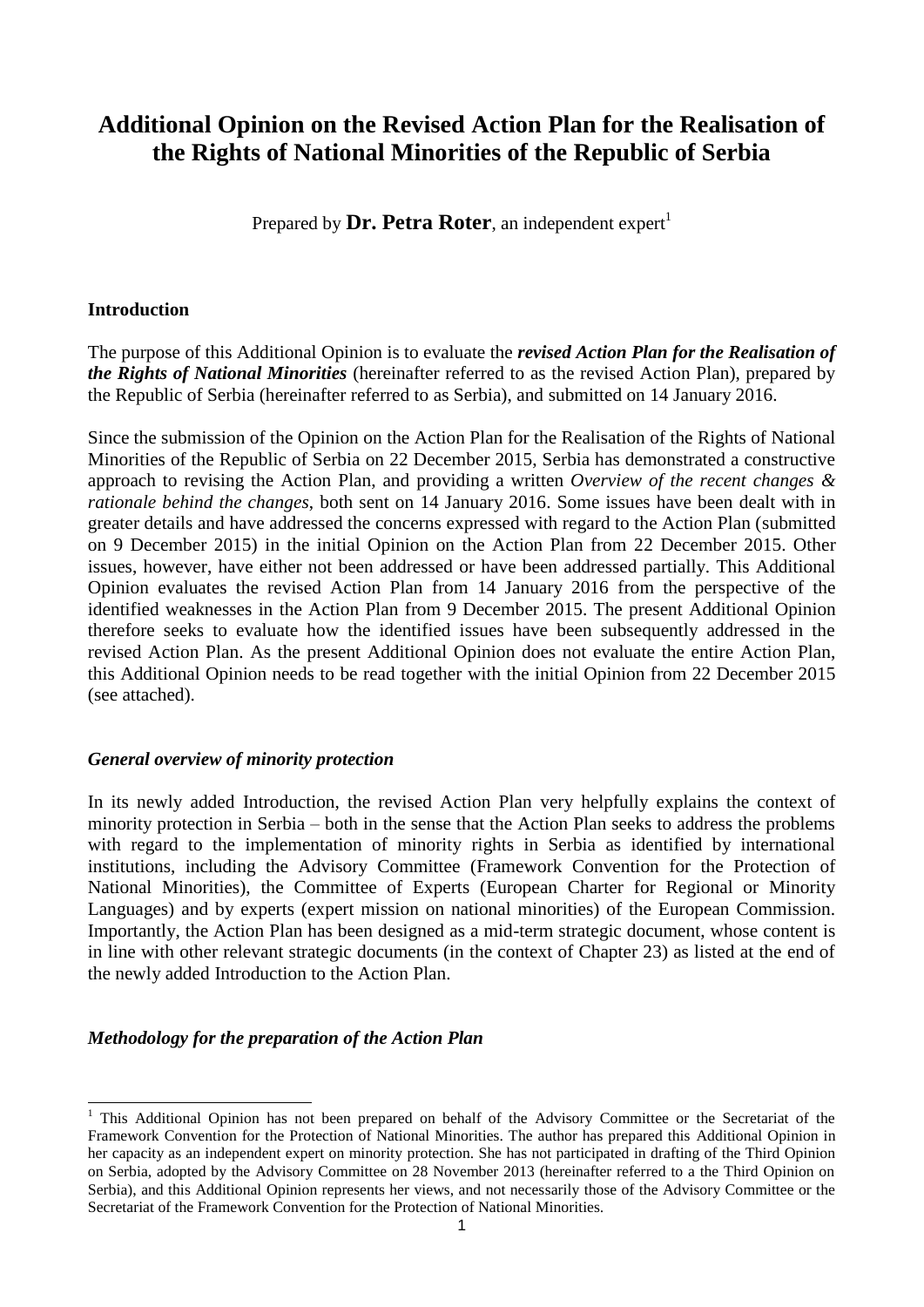The revised Action Plan helpfully explains the methodology applied for the preparation of the final document. It is commendable that representatives of national minorities were included in the process and in the Working Group, and that decisions were adopted by consensus.

The section on Methodology explains the functioning of the Working Group, the involvement of state institutions, national minorities and experts. With regard to the later, however, the explanation about the national expert is partly misleading, given that national expert was selected by the Ministry of Justice to provide support to the Working Group, as specified in the Contract, with only his remuneration being provided by the Council of Europe. In this context his role at meetings of the working Group was operational rather than substantive.

This section on Methodology explains the composition of the Action Plan in terms of chapters, chapter-based strategic goals, results, indications and ways of their verification, as well as the timing and budgetary means dedicated to individual activities. It is commendable that while defining specific activities, the Action Plan has been prepared as a combination of the needed changes of the normative and institutional framework, improvement of the administrative capacities, as well as achieving better practices and awareness-raising. The Action Plan has further sought to define actors responsible for meeting the specific objectives.

## *Minority participation*

The newly added part on Methodology pays more attention to minority participation – not just in the preparation of the Action Plan, but also in its implementation. In particular, "active participation of representatives of national minorities is envisaged in all working groups that will work on legislative changes affecting, fully or partially, national minorities" (revised Action Plan, Methodology for the preparation of the Action Plan). Further, representatives of national minorities have been envisaged as partners in many activities and as actors monitoring the implementation of the Action Plan (*ibid*.). Whereas there is room for improvement of their participation (see further below), it is important that the overall goal of minority participation is to "seek a greater visibility of national minorities as an integral part of the Serbian society as to promote the integration of society as a whole" (*ibid*.).

It is to be welcome that the Council for National Minorities has been entrusted with the monitoring power of the implementation of the Action Plan and its numerous activities (Action Plan, Monitoring of the implementation of the Action Plan). The Council for National Minorities, as a working body of the Government, will meet at least four times a year. This offers a suitable structure for representatives of national minorities to participate effectively in the implementation of the Action Plan.

It should be borne in mind that effective participation of national minorities is not guaranteed by their presence alone, and it should be encouraged, promoted and secured by a continuous commitment of the Government to this effect. In this context, the revised Action Plan pays more attention in terms of specifying national minorities (national councils of national minorities) as partners or participants of individual activities. It will be important to secure their *effective* participation, guaranteeing their voice to be heard.

The Office for Human and Minority Rights is to collect the data on the implementation of the Action Plan quarterly, and it is to send them to the Council for National Minorities and to the Coordination of the national councils of national minorities (*ibid*.). The latter, however, is an informal body, without any legal basis in Serbian legislation. As such, this does not appear to be the most suitable way to monitor the implementation of the Action Plan. More efforts should be devoted to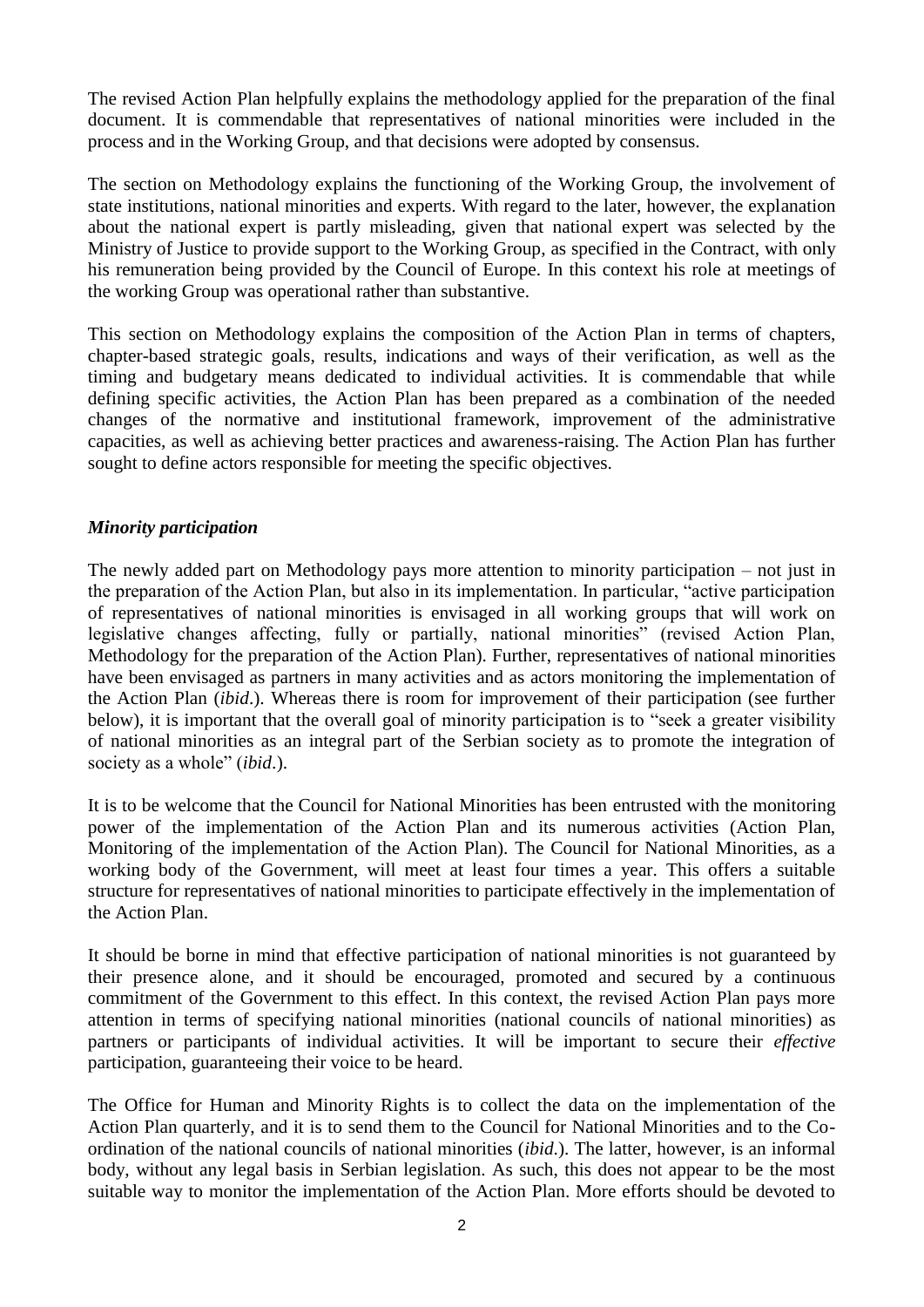communication with and involvement of *each* national council of national minorities, particularly because different national minorities may have different concerns and different views on how the implementation of the Action Plan has affected them. This is particularly important given the vast differences in minority protection between different national minorities, living in different parts of Serbia (as noted by the Advisory Committee).

## *I. Personal scope of application of minority protection*

Whereas it is commendable that the issue of citizenship forms an important part of the new Roma Inclusion Strategy (to be adopted soon), the issue of citizenship as observed by the Advisory Committee does not refer solely to the Roma, Egyptians and Ashkali (REA), but to persons belonging to these and other national minorities. Citizenship should not be an obstacle for persons belonging to national minorities to their access to minority rights.

Notably, more attention has been devoted to data protection, but the very collection and verification of data on national minorities could be regularly supplemented by independent scholarly studies.

## *II. Prohibition of discrimination*

The Government plans to strengthen the institutional and legislative capacities of the relevant institutions, in the context of the main Action Plan for Chapter 23.

Whereas the addition of the social networks as a means for spreading hate speech and intolerance has been added to the Action Plan, the latter still offers more room for improvement in terms qualitative indicators (in addition to the newly added opinion poll) verified by independent analyses. Also, explicit participation of persons belonging to national minorities or of minority representatives would be important in the field of awareness raising among the general public.

Unfortunately, the revised Action Plan includes no special measures on the police in this area, their ethnic composition and on effective and independent supervision of the police to deal with cases of police misconduct.

# *III. Area of culture and the media*

Some steps have been made in the revised Action Plan on the issue of integration of the Serbian society, which is based on the promotion of national minorities as an integral part of the Serbian society. Still, this remains a vague and a rather weak component of the Action Plan as a whole, and of its part III. Whereas some activities are planned for the promotion of minority cultures, and efforts are envisaged further to improve programmes in minority languages, the Action Plan fails to seize the opportunity to create the necessary conditions for minority cultures and traditions to be presented to the society writ large, as its integral part. In that context, the absence of interculturalism is notable.

The situation of the numerically smaller and more recently recognised national minorities is to be addressed in the framework of the new Law on National Councils of National Minorities. However, this law is to be changed (revised or a new law adopted). The newly added strategic goal in this part of the Action Plan recognises the need to improve the level of support to minority language media outside of Vojvodina, but it is questionable if the new activities (3.2. and 3.3.) are sufficient in the meantime to reduce the gaps in the present system of financing minority cultures so as to provide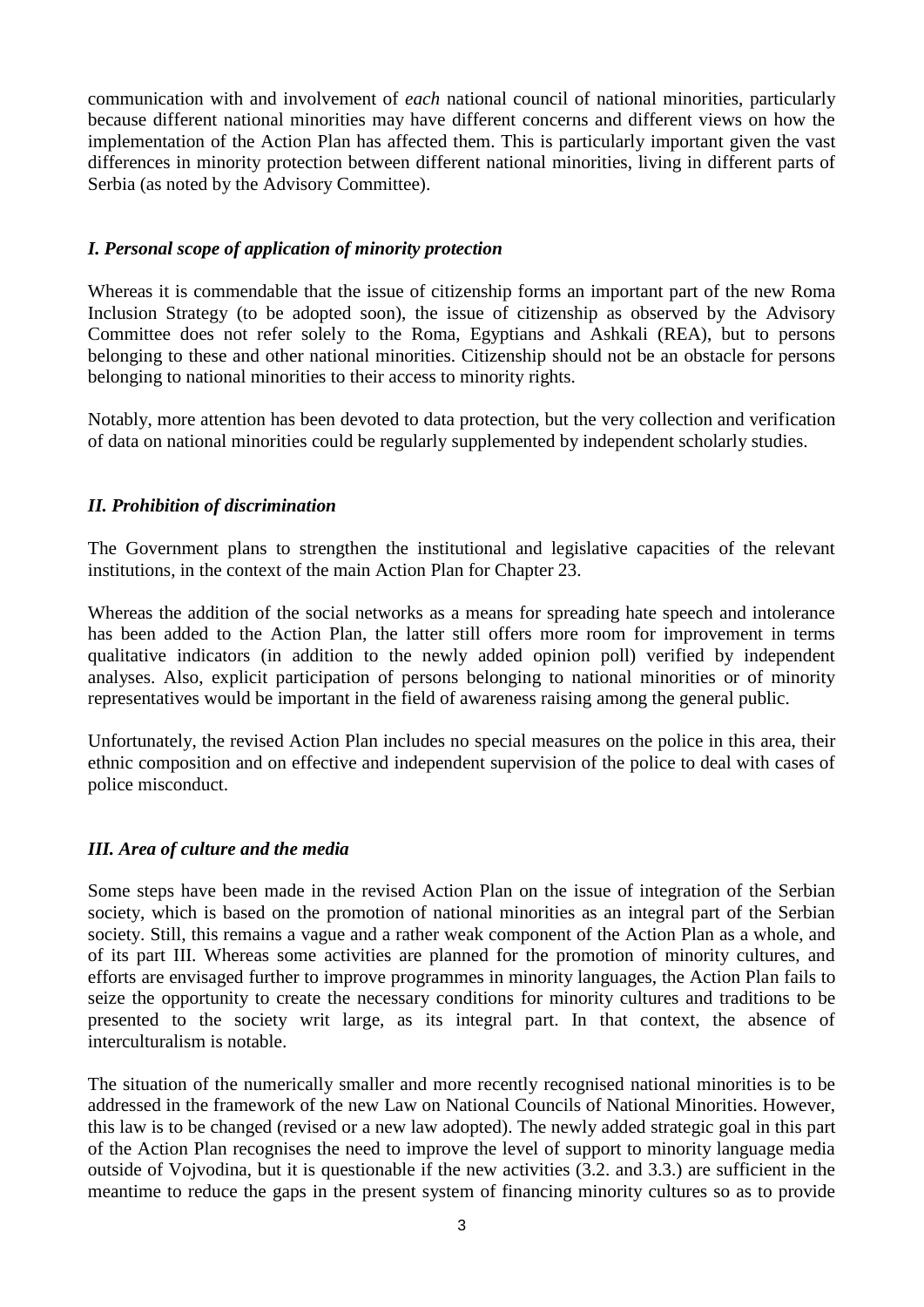the more vulnerable, smaller minorities with additional means to be able to preserve their minority culture and identity.

Although promotion of culture and tolerance to raise awareness of the general public on the rights of national minorities and on cultural and linguistic diversity in Serbia is commendable, as well as the newly added Activity 3.12. on the training of journalists, the Action Plan does not explicitly address the issue of *editorial independence*. Also, it is regrettable that the revised Action Plan does not adopt a more pro-active approach to integration of the Serbian society, which would be symbolically shown in a more pro-active language of promotion of minority cultures and languages *as an integral part of the Serbian society.*

The revised Action Plan demonstrates the willingness of the Serbian authorities to improve programmes for the promotion of minority cultures. However, the efforts are rather vague, particularly in terms of presenting minority cultures to the Serbian society as a whole. The revised Action Plan does not provide much details on access of the general public to the media contents in minority languages, although it includes a new activity (3.13.) on a study of costs for such a translation. The authorities are strongly encouraged to include, in such an analysis, also the *benefits*  of interculturalism and societal integration.

# *IV. Freedom of religion*

Unfortunately, the revised Action Plan does not address any of the issues as identified by the Advisory Committee, and summarised in the initial Opinion on the Action Plan from 22 December (see attached). The addition in the revised Action Plan "to inform national minority representatives" (IV. Current overview) does not in itself guarantee effective participation of minorities. There is still no guarantee as to how the latter can be achieved (or that it will be achieved).

# *V. The use of language and script*

As stated in the initial Opinion on the Action Plan from 22 December 2015 (see attached), the Action Plan generally follows recommendations of the Advisory Committee in the field of the use of language and script, but participation of (representatives of) national minorities is not explicitly envisaged to evaluate the implementation and results of all activities, or in the process of determining the actual needs in this area. The revised Action Plan has envisaged participation of councils for inter-ethnic relations in Activities 5.5. and 5.7. (on the use of minority languages in units of local self-government). This is a welcome addition, but it requires the establishment of such councils (in those units of local self-government where they have not yet been established) and their full functioning thereafter (see further below). Only fully operational and functioning councils for inter-ethnic relations can be expected to contribute to effective participation of (persons belonging to) national minorities in various activities in the field of minority protection.

It is commendable that some participation of national minorities has been envisaged in the process of changing the relevant legislation (Activity 5.6.), but given the differences between national minorities across Serbia, the selection of "a representative of national councils of national minorities" (Activity 5.6.) should not be done in a manner that would either put some national minorities at a disadvantage or create tensions between different national minorities.

Activity 5.4. aims at securing and dispersing additional funds for the official use of minority languages in practice. Whereas budgetary lines are to be secured at the state, provincial and local levels, and these funds are to be supplemented by public tenders, it is not clear what percentage is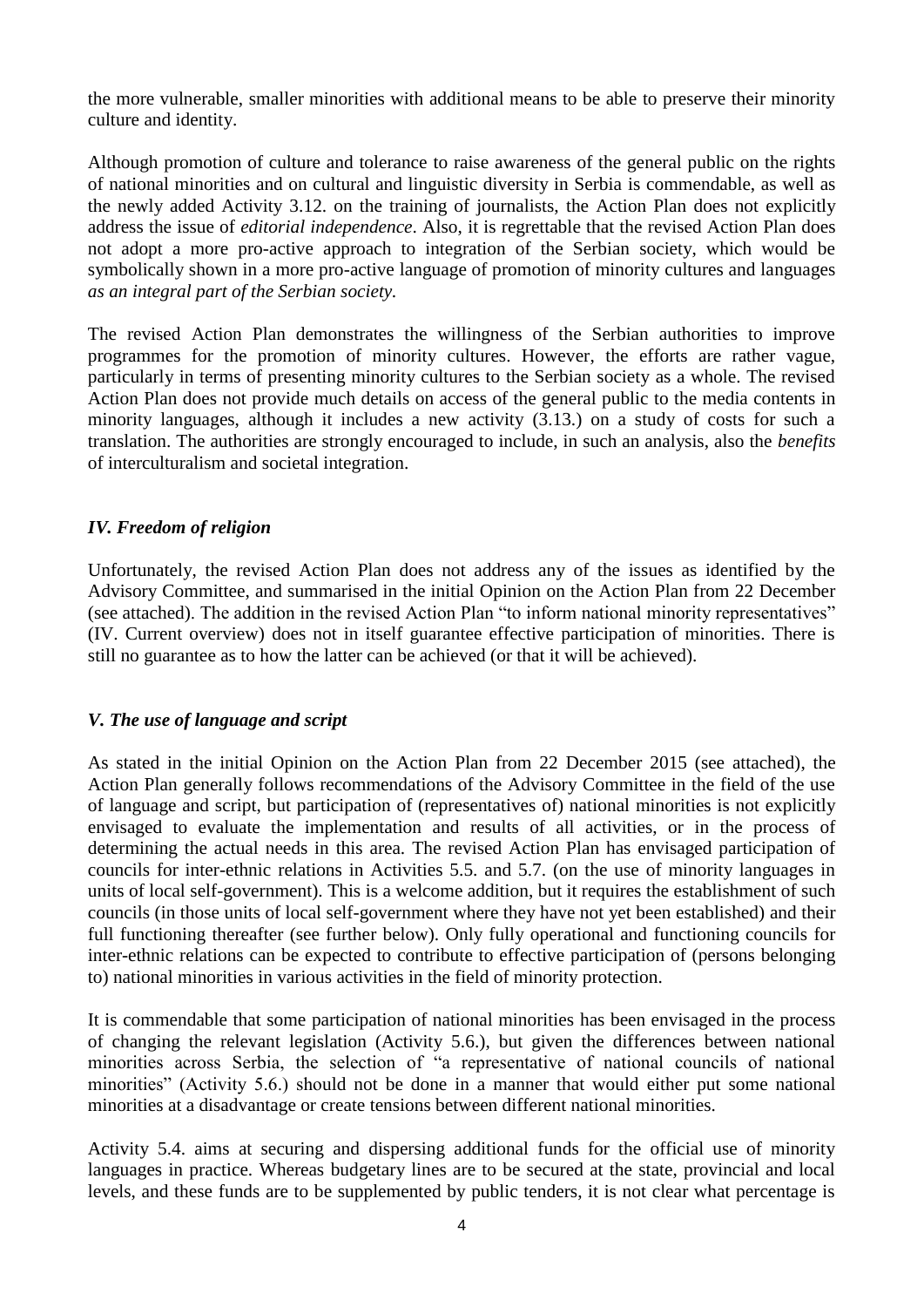sought to be guaranteed on a permanent basis, in different budgets. Furthermore, the only figure provided is the one in the budget of the Autonomous Province of Vojvodina, whereas for all other units of local self-government elsewhere in Serbia, the finances remain non-specified. Tenders will be carried out based on the number of applying units of local self-governments, but the criteria for obtaining the funds are not yet specified and no minority participation is envisaged in this process. This lack of clarity in terms of state financial commitment to carry out this activity also outside of Vojvodina may put other national minorities at a further disadvantage in comparison to the minorities, living in Vojvodina.

Two new activities (5.13. and 5.14.) have been added and this is a welcome development as it furthers the use of minority languages in the legislative field and in the judiciary.

## *VI. Education*

As pointed out by the Advisory Committee, the authorities should "step up their efforts to ensure that the availability of textbooks in minority languages adequately reflects the needs expressed by national minorities", by effectively addressing the existing obstacles.<sup>2</sup> It is very unfortunate that the revised Action Plan does not provide a clear commitment by the authorities to provide for such textbooks according to minority needs, and in co-operation with representatives of national minorities. This, together with appropriately trained teachers, is an essential precondition for meeting the needs in the field of education.

This part of the Action Plan specifies numerous and gradual activities, and the newly added or revised ones are welcome additions (e.g. Activity 6.12. and Activities 6.20.–6.22.).

As pointed out in the initial Opinion (see above), continuous and effective participation of national minorities is particularly important, also in the field of education. It is commendable that the revised Action Plan now explicitly mentions participation of councils for inter-ethnic relations with regard to the optimisation of the network of schools (Activity 6.13.). Effective minority participation is needed so as to prevent the occurrence of new obstacles in access to rights of persons belonging to national minorities and in this respect, to effectively participate in the development of new criteria for opening of minority language classes. However, this can be achieved if such councils are appropriately established and they function (see further below).

It is unfortunate that the revised Action Plan has not developed Activity 6.15. and further as recommended in the initial Opinion on the Action Plan from 22 December 2015 (i.e. more attention should be devoted to what Activity 6.15. defines as *educational role* of schools in the sense of schools actively seeking ways to prevent, rather than enable, segregation and developing programmes on multiculturalism and integration of the Serbian society as a whole).

#### *VII. Democratic participation*

-

The revised goal of Activity 7.2. directly addresses the Advisory Committee's recommendation to "consider reviewing the provisions in place regarding the election of members of parliament in order to avoid abuse of the more flexible provisions regarding national minority parties".<sup>3</sup>

 $2A$ dvisory Committee, Third Opinion on Serbia, Recommendation in para. 156.

<sup>&</sup>lt;sup>3</sup>Advisory Committee, Third Opinion on Serbia, Recommendation in para. 180.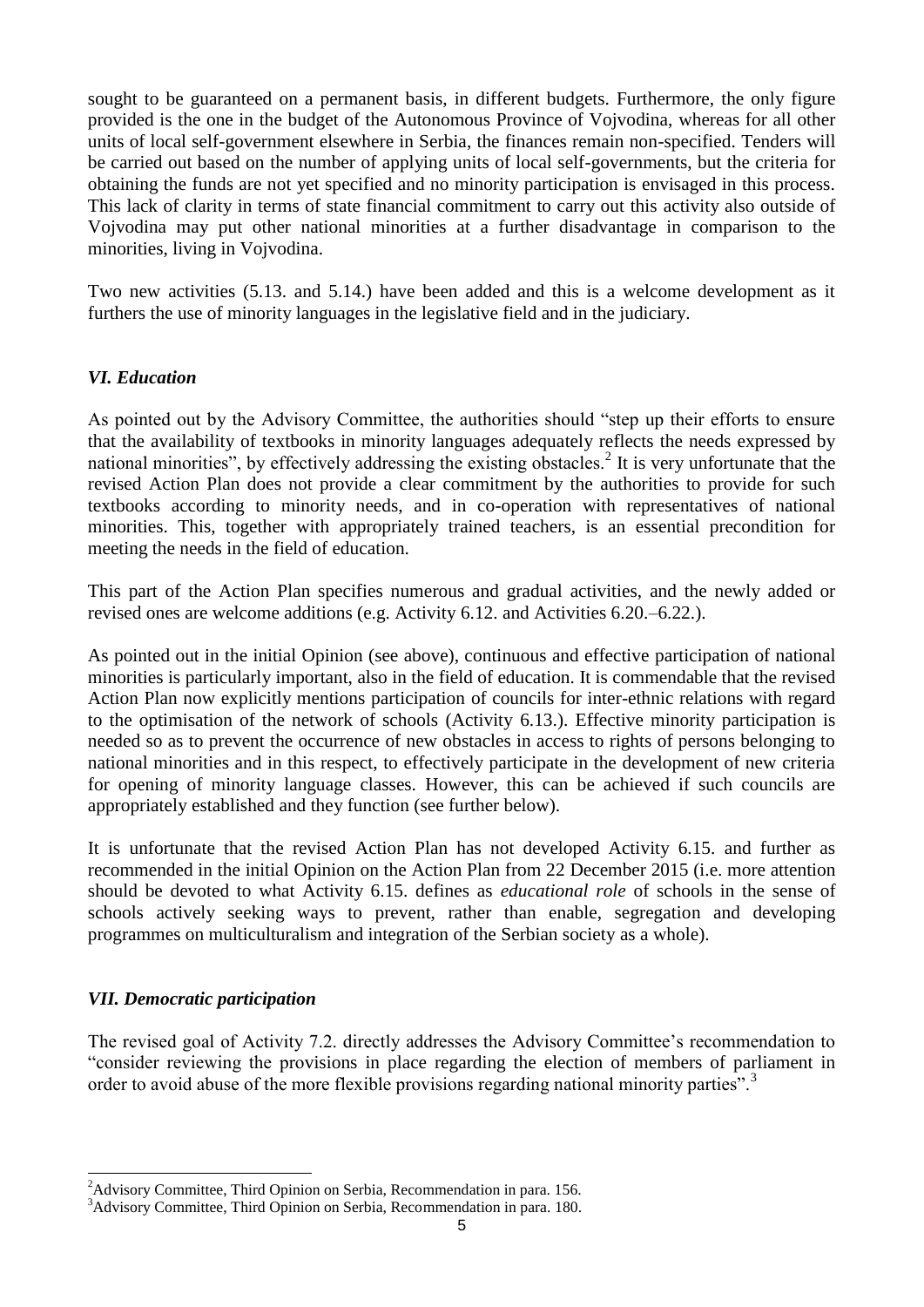# *VIII. Adequate representation of persons belonging to national minorities in the public sector and public enterprises*

The revised Action Plan now envisages further participation of representatives of national minorities in several activities. This progress is welcome, however, the planned inclusion of national minorities is somewhat vague. When carrying out the Action Plan, minority participation should be secured in an effective manner so that their needs and views are taken into account as explicitly planned in Activity 8.2. Further, minority participation should be secured through functioning representative institutions.

Importantly, effective participation of national minorities in this field needs to be secured in all phases of activities envisaged to achieve the goal, beginning with informing representatives of national minorities about the legislative process, then securing their participation in the public debates and consultation with minority representatives and minority institutions on proposed solutions. Such solutions need to take into account minority needs, and those need to be discussed with minority representatives directly. Furthermore, consultation needs to be organised in an effective manner, with functional bodies. If councils for inter-ethnic relations are effectively not functional (only exist but do not perform their tasks), then other ways of effective consultation with minority representatives need to be sought.

The Action Plan envisages many activities that promise to lead to adequate representation of persons belonging to national minorities in the public sector, but *effective* minority participation is crucial in all stages of those activities.

# *IX. National councils of national minorities*

The revised Action Plan now explicitly mentions minority representatives as participants in the working group that is to work on a new legislative framework for the national councils of national minorities. Effective participation of minority representatives is crucial in this activity. Special attention needs to be paid in this respect to participation of persons belonging to different minorities, including smaller ones, and to representation of diversities within national minorities.

In terms of minority participation in general, it is commendable that in many parts of the revised Action Plan, participation of councils for inter-ethnic relations is now envisaged, which follows the Advisory Committee's promotion of those councils in all units of local self-government with an ethnically mixed population, in addition to the national councils of national minorities as established in Serbia. Importantly, minority participation through councils for inter-ethnic relations, as envisaged in the revised Action Plan, will be beneficial only if those councils are established and if they function.

In general, minority participation needs to be effective, and the authorities should provide for the needed conditions to secure it, be it through national councils of national minorities, councils for inter-ethnic relations and other forms of minority representation. The new legislative framework for national councils of national minorities should address the existing problems with the national councils of national minorities as identified by the Advisory Committee (see also Opinion on the Action Plan of 22 December 2015).

#### *X. Economic status of persons belonging to national minorities*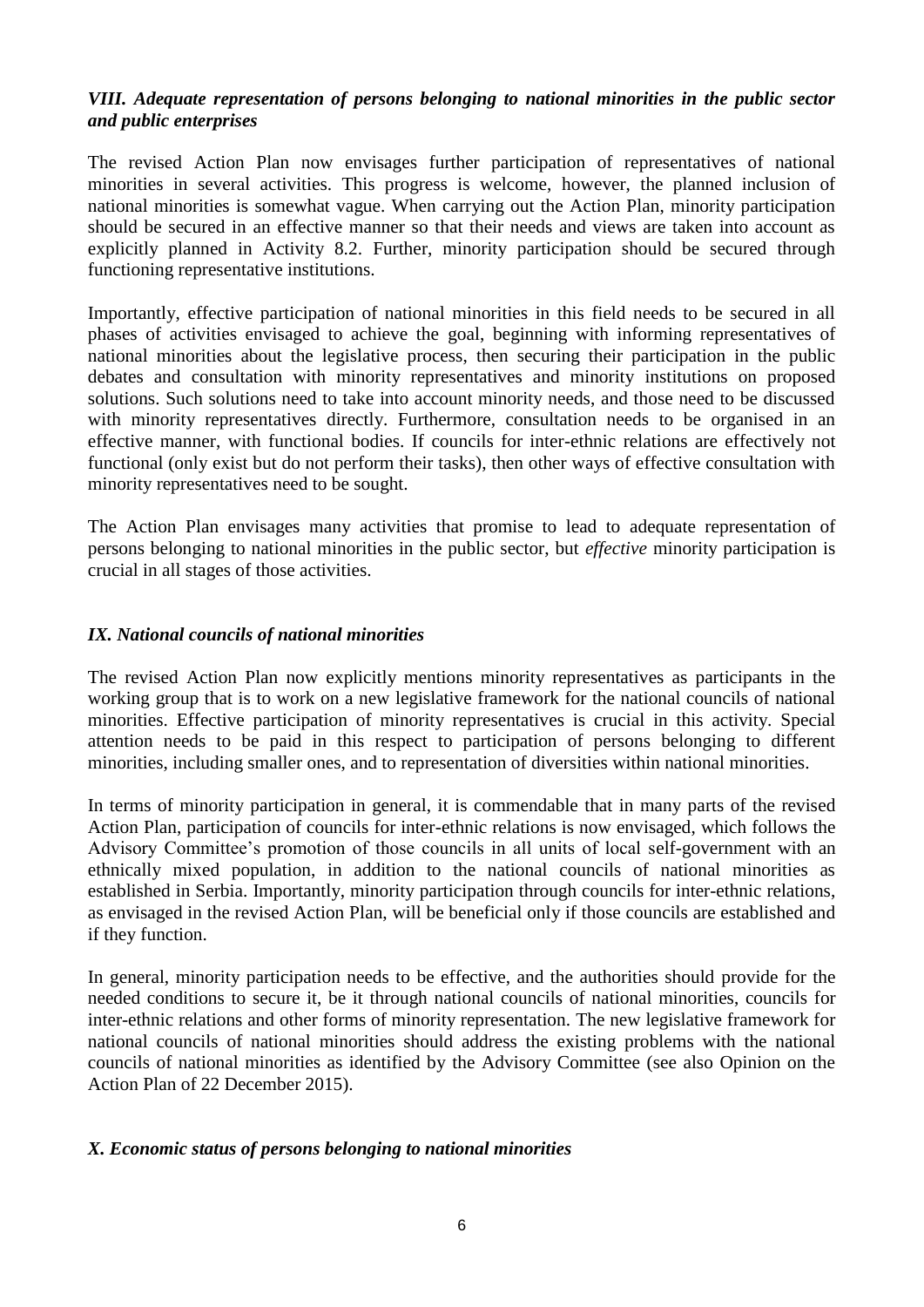The Advisory Committee has stressed continuously that increased attention needs to be paid to the situation of persons belonging to national minorities who live in economically less developed areas of Serbia,<sup>4</sup> and – in addition to adopting positive measures aimed at addressing the situation of persons belonging to national minorities in less developed regions – such measures should be designed, implemented and evaluated with a due involvement of and consultation with representative of those minorities.<sup>5</sup> In this context, the revised parts of the Action Plan (Part X.) are a welcome addition that seeks to strengthen investments to and improve employment of persons belonging to national minorities in those less developed parts of Serbia. National councils of national minorities are envisages as partners in Activities 10.4. and 10.5.

#### *XI. International co-operation*

No change was expected in this part of the Action Plan.

## *The missing issues*

The issue of the recognition of diplomas is to be addressed through the EU-facilitated dialogue for the normalisation of relations between Serbia and Kosovo\*. 6

Despite the preparation of the new Roma Inclusion Strategy as a separate document, it is important that Roma issues are mainstreamed into minority protection and in minority policy, with a view to recognising their double minority status (as a social and a national minority) and enabling them access to the rights of persons belonging to national minorities, in addition to equality and nondiscrimination in all areas of life.

#### **Conclusion**

The revised Action Plan has demonstrated the willingness of the authorities to improve the system of minority protection in Serbia, although some issues are yet to be addressed as explained in the present Additional Opinion. The revised parts of the Action Plan are certainly commendable and demonstrate that some progress has been made with regard to the four issues that have been identified in the initial Opinion on the Action Plan of 22 December 2015 as the most important ones requiring further systematic attention:

Firstly, the Action Plan can be improved by explicitly mentioning consultation with and effective participation of (representatives of) national minorities, particularly where such representation is not secured through their general participation in various working groups, or where such participation is particularly beneficial. Their participation would be most warranted in initial stages (to identify their needs) and also at the evaluation stage, which could be used by the relevant authorities to redefine the measures so as to address possible problems in the implementation of individual activities that could not be envisaged during the drafting of the Action Plan. Many activities can only be carried out by the relevant authorities, but this should not prevent their active consultation with (representatives of) national minorities.

<sup>-</sup><sup>4</sup>Advisory Committee, Third Opinion on Serbia, para. 203, see also Recommendation in para. 207.

<sup>&</sup>lt;sup>5</sup>Advisory Committee, Third Opinion on Serbia, para.205, see also Recommendation in para. 208.

<sup>&</sup>lt;sup>6</sup>Any reference to Kosovo, whether to the territory, institutions or populations, in this text shall be understood in full compliance with United National Security Council Resolution 1244 and without prejudice to the status of Kosovo.